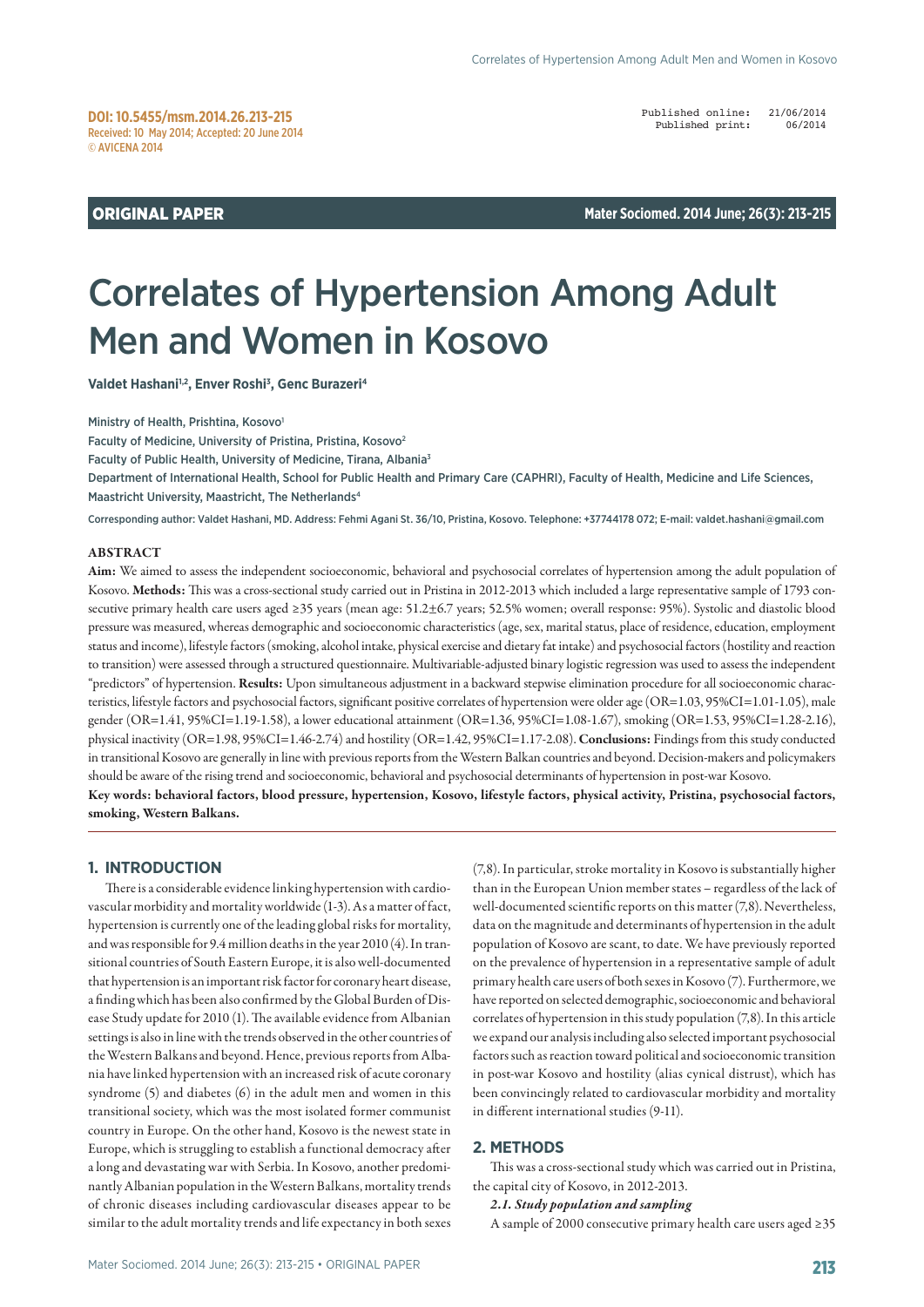years was invited to participate in the study. Calculation of the sample size was made by use of WINPEPI (Program for Epidemiologists) for several hypotheses related to the prevalence and socioeconomic, behavioral and psychosocial correlates of hypertension in the adult population of Kosovo (7,8). The significance level (two-tailed) was set at 5%, and the power of the study at 80%. Based on the most conservative calculations, the required minimal size for a simple random sample was about 1700 individuals. We decided to recruit 2000 individuals in order to account for non-response. Of the 2000 targeted individuals, 207 did not participate in the study (113 individuals were not eligible, whereas further 94 individuals refused to participate). Overall, 1793 primary health care users were included in this study (response rate: 1793/1887=95%) (7,8). The response rate was similar in men and women.

#### *2.2. Data collection*

All study participants underwent measurement of their systolic and diastolic blood pressure (7,8). Such a measurement was performed with an electronic sphygmomanometer three times in the right arm (with a one-minute pause in between), after the individual was seated for five minutes in a quiet room, during which the cuff was attached. Mean value of the 2<sup>nd</sup> and the 3<sup>rd</sup> measurements was used in the analysis. Hypertension was defined as systolic blood pressure ≥140 mmHg, or diastolic blood pressure ≥90 mmHg, or self-reported treatment for hypertension regardless of the measurement values (7,8). Demographic factors included sex (men vs. women), age (in years), place of residence (urban vs. rural area) and marital status (married vs. single/divorced/ widowed). Socioeconomic characteristics included educational attainment (0-8 years vs. ≥9 years), employment status (employed, unemployed, retired) and income level (low, middle, high) (7). Lifestyle/ behavioral factors consisted of smoking status (current and/or past smokers vs. no smokers), alcohol intake (dichotomized in the analysis into: excessive alcohol intake vs. no/low/moderate intake), physical activity (trichotomized into: low, moderate and high) and dietary fat intake (trichotomized in the analysis into: low, moderate and high) [8].

Psychosocial factors included hostility and reaction to transition. Hostility was measured by an 8-item Cynical Distrust Scale based on which a summary score was calculated for each study participant (12). In the analysis, hostility score was dichotomized into: non-hostile (below median score) vs. hostile (above median score). Reaction to political and socioeconomic transition consisted of a composite score of three items capturing attitudes toward political and socioeconomic aspects of transition in post-war Kosovo (13). In the analysis, reaction to transition was trichotomized into: optimistic, neutral and pessimistic attitude. The survey was approved by the Kosovo Board of Biomedical Ethics. All individuals who agreed to participate in the study gave their informed consent.

#### *2.3. Statistical analysis*

Binary logistic regression was used to assess the association of hypertension (outcome variable) with independent variables namely demographic and socioeconomic characteristics (age, sex, marital status, place of residence, education, employment status and income), lifestyle/behavioral factors (smoking, alcohol intake, physical exercise and dietary fat intake) and psychosocial factors (hostility and reaction to transition). All correlates (independent variables) were entered into the logistic models and removed in a backward stepwise procedure if their p-value exceeded 0.10. Multivariable-adjusted odds ratios (ORs), their 95% confidence intervals (CIs) and p-values were calculated. Hosmer-Lemeshow test was used to assess the goodness of fit of the logistic regression models. Statistical Package for Social Sciences, version 17.0, Chicago, Illinois, was used for all the statistical analyses.

## **3. RESULTS**

Mean age in this representative sample of adults (52.5% women) who attended primary health care services in Kosovo was 51.2±6.7 years. About 57% of survey participants were urban residents and 86% were currently married. Unemployment level was high (33%), an indication of the considerable proportion of a self-reported lower income level (39%) [7]. The overall prevalence of hypertension was about 34% (39% in men vs. 29% in women) [7,8]. Table 1 presents the multivariable-adjusted association of hypertension with demographic and socioeconomic characteristics, lifestyle/behavioral factors and psychosocial factors. Upon simultaneous adjustment in a backward

| Variable                         | OR (95%CI)*        | P'              |
|----------------------------------|--------------------|-----------------|
| Age (years)                      | $1.03(1.01-1.05)$  | 0.02            |
| Sex:                             |                    |                 |
| Women                            | $1.00$ (reference) |                 |
| Men                              | $1.41(1.19-1.58)$  | 0.01            |
| Place of residence:              |                    |                 |
| Urban area                       |                    |                 |
| Rural area                       |                    |                 |
| <b>Marital</b> status:           |                    |                 |
| Married                          |                    |                 |
| Single/divorced/widowed          |                    |                 |
| <b>Educational level:</b>        |                    |                 |
| $\geq$ 9 years                   | 1.00 (reference)   | 0.04            |
| 0-8 years                        | 1.36 (1.08-1.67)   |                 |
| <b>Employment status:</b>        |                    |                 |
| Employed                         |                    |                 |
| Unemployed                       |                    |                 |
| Retired                          |                    |                 |
| Income level:                    |                    |                 |
| High                             |                    |                 |
| Middle                           |                    |                 |
| Low                              |                    |                 |
| Present or past smoker:          |                    |                 |
| No                               | 1.00 (reference)   | 0.01            |
| Yes                              | 1.53 (1.28-2.16)   |                 |
|                                  |                    |                 |
| <b>Excessive alcohol intake:</b> |                    |                 |
| No                               |                    |                 |
| Yes                              |                    |                 |
| Physical activity:               |                    |                 |
| High                             |                    | $< 0.01(2)^{+}$ |
|                                  | $1.00$ (reference) |                 |
| Moderate                         | $1.27(0.95-1.78)$  | 0.13            |
| Low                              | 1.98 (1.46-2.74)   | < 0.01          |
| Fat intake:                      |                    |                 |
| Low                              |                    |                 |
| Moderate                         |                    |                 |
| High                             |                    |                 |
| Hostility:                       |                    |                 |
| Non-hostile                      | $1.00$ (reference) | 0.01            |
| Hostile                          | 1.42 (1.17-2.08)   |                 |
| <b>Reaction to transition:</b>   |                    |                 |
| Optimistic                       |                    |                 |
| Neutral<br>Pessimistic           |                    |                 |

*Table 1. Association of hypertension with demographic and socioeconomic characteristics, behavioral factors and psychosocial factors in a representative sample of adult primary health care users in Kosovo (N=1793), in 2012- 2013 \* Multivariable-adjusted odds ratios (ORs: hypertension vs. no hypertension), 95% confidence intervals (95%CI ) and p-values from binary logistic regression. All the variables presented in the table were included in a backward stepwise elimination procedure with a p-value to exit set at >0.10. Empty cells refer to the variables excluded from the logistic models..† Overall p-value and degrees of freedom (in parentheses).*